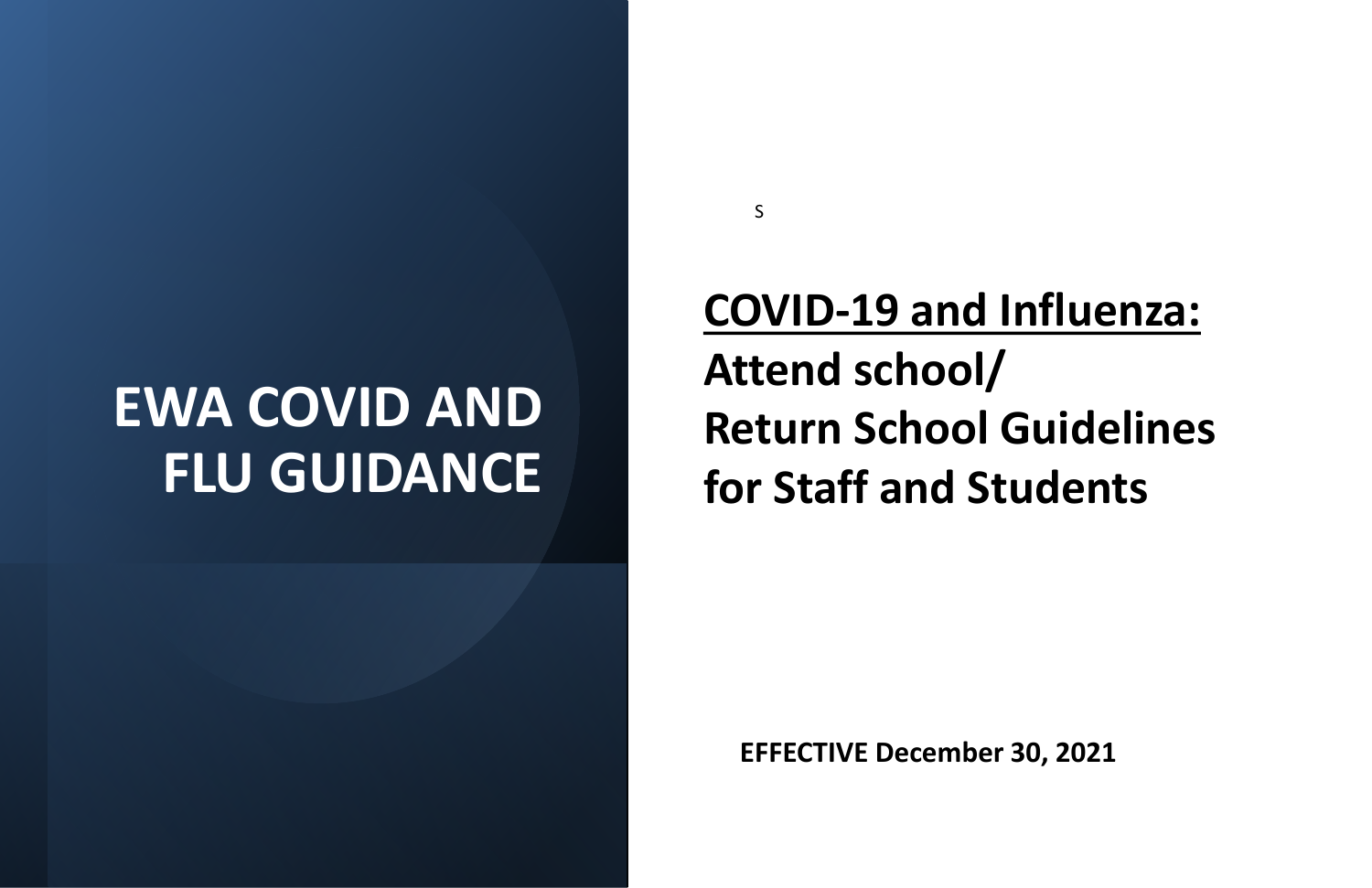#### **ELITE WELDING ACADEMY:**

#### **COVID-19 and Influenza: Attend school/Return School Guidelines for Staffs and Student**

- If you have COVID or Flu symptoms
	- Obtain a COVID test before returning to the school
	- Follow the additional guidance in this document
- If you have been exposed to COVID, follow the detailed guidance
- Contact EWA main office, if you:
	- Have any questions with regard to this guidance
	-
	-

• Your circumstances do not fall into the guidance details

### • **Have symptoms but have received a COVID-19 vaccine in the last 72 Hours**

## Are you feeling ill or been exposed to COVID? Symptoms to Consider:

#### **Fever in the past 24 Hours (Temp>= 100.4°F)?**

**Or**

**Any of these symptomsin the past 24 hours?**

- **Cough**
- **Sore throat**
- **Shortness of breath or Difficulty breathing**
- **Muscle aches**
- **Chills**
- **New fatigue**
- **New loss of taste or smell**
- **Nausea &/or Vomiting**
- **Diarrhea**
- **Headache, unusual or new onset**
- **Nasal congestion or runny nose, unusual or new onset**

Primary Contact: Genois Thomas 513-454-3215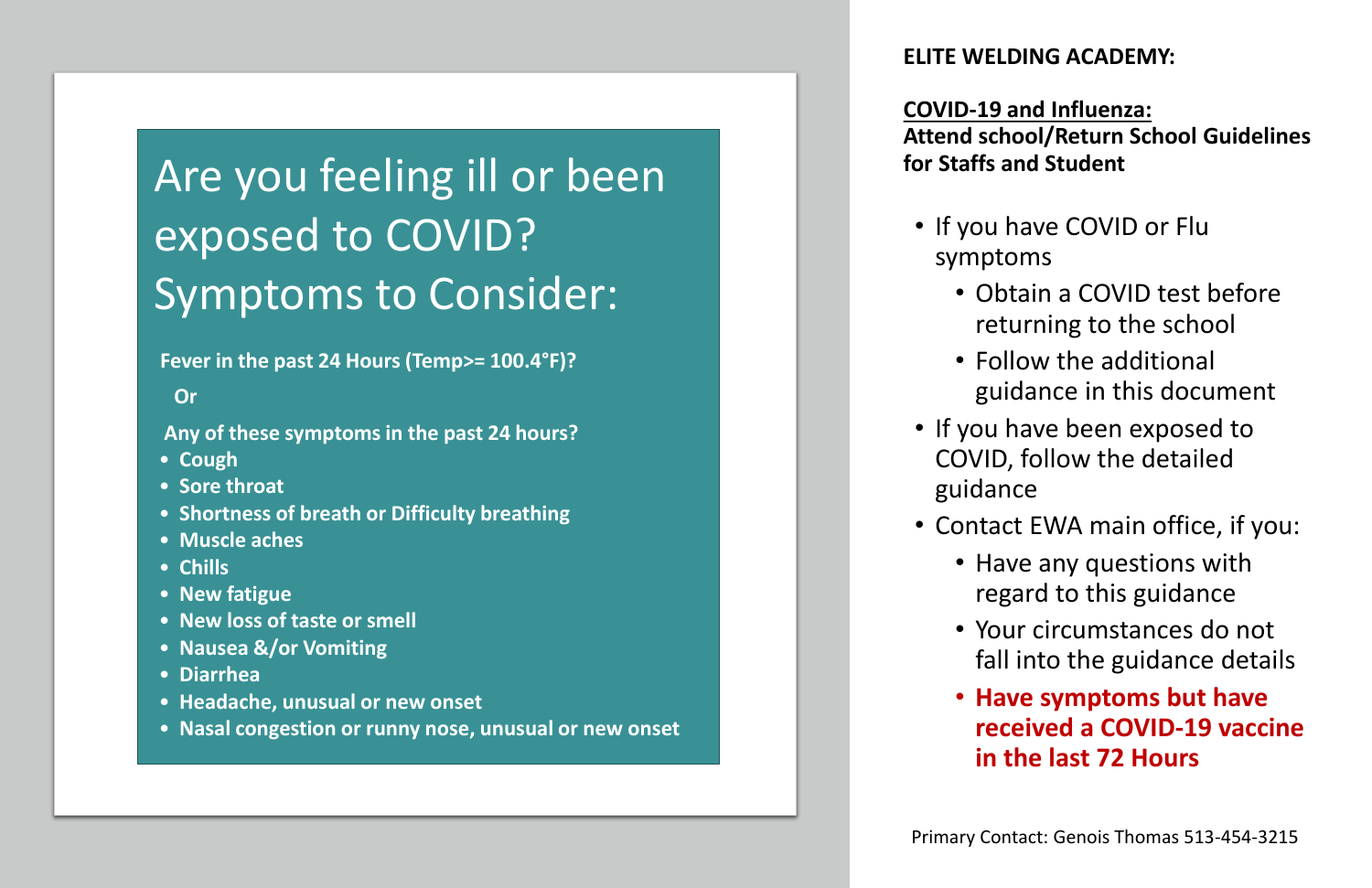### **COVID and FLU DECISION MATRIX**



• **Follow relevant guidance based upon vaccination status and whether you have tested positive for COVID**

• **Notify your instructor**

• **Contact the main office to discuss next steps**



**\*Close Contact is defined as being within 6 feet of a person for 15 minutes or more. This also includes continuous contact for individuals residing within the same household.**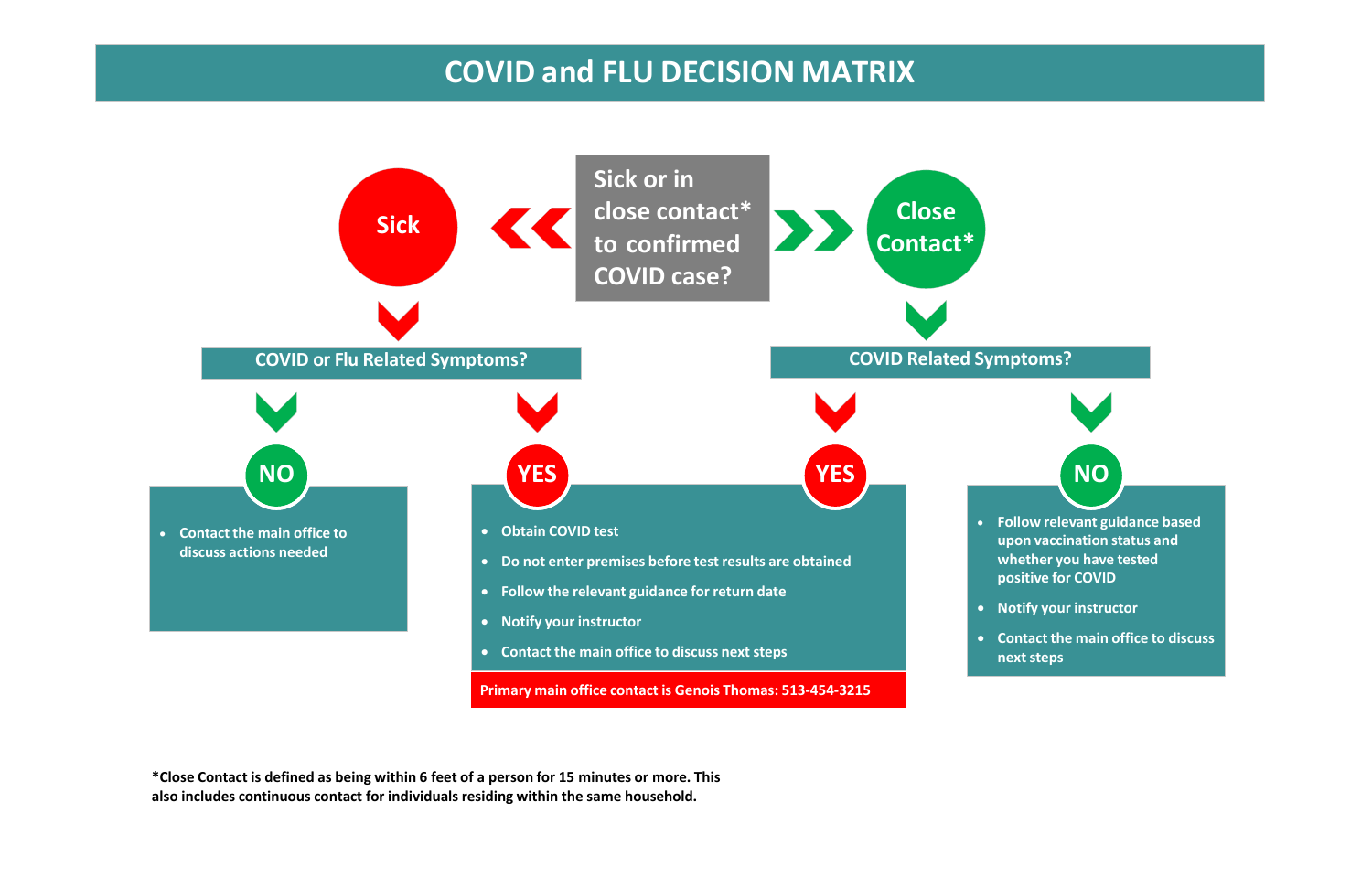#### **ELITE WELDING ACADEMY:**

#### **COVID-19 and Influenza: Attend school/Return School Guidelines for Staffs and Student**

Additional Considerations: • An individual can contract Influenza and COVID at the same time. If you have been exposed to COVID, COVID Exposure criteria should also be applied

## Have you have been diagnosed with influenza?

### **Do not return to school until:**

- **At least 4 to 5 days have passed since symptoms first appeared and**
- **At least 24 hours have passed since last fever without the use of feverreducing medications and**
- **Influenza symptoms (e.g., cough, shortness of breath) have improved**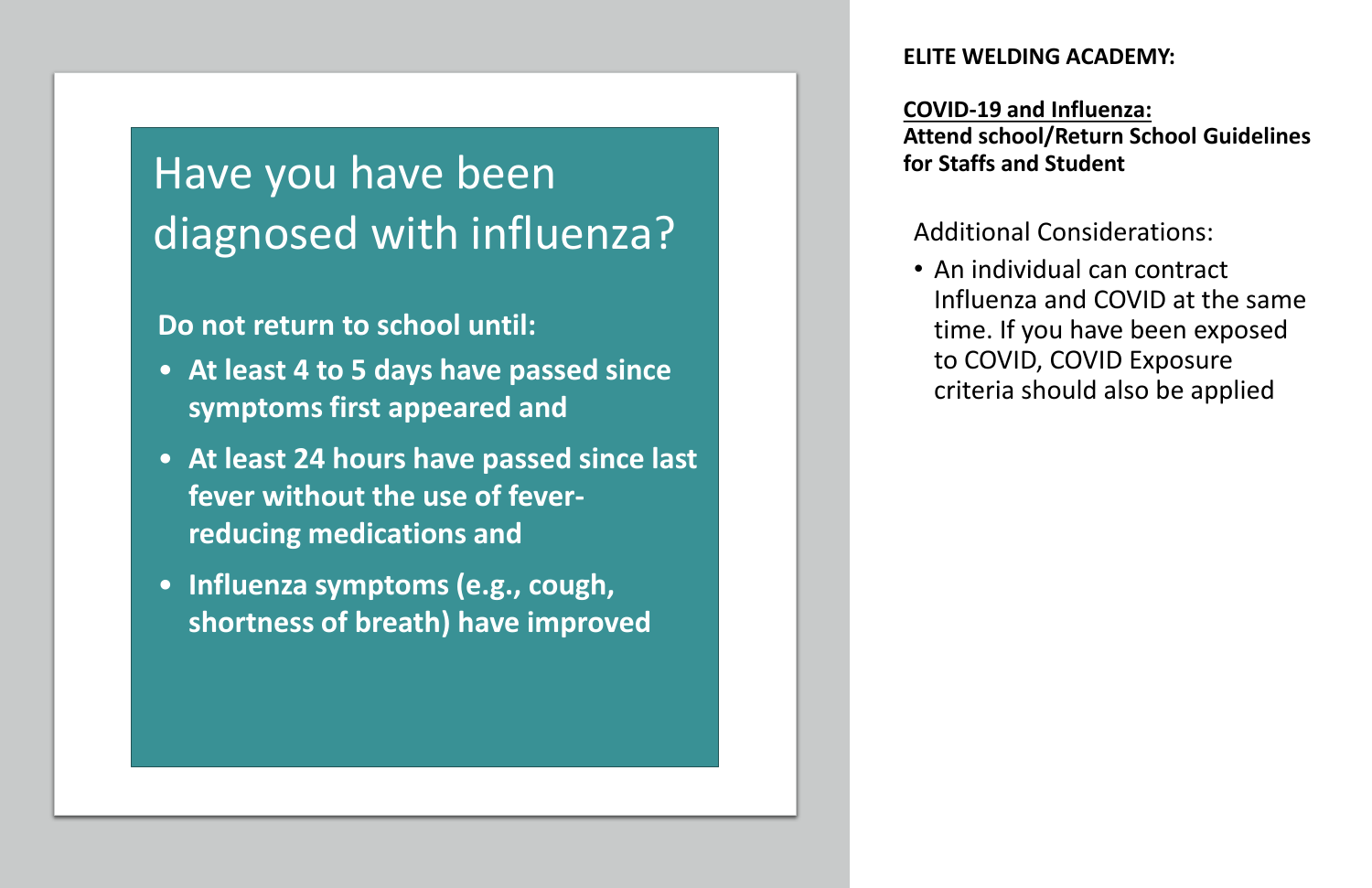## If You Test POSITIVE for COVID-19 (regardless of vaccination status)



#### **ELITE WELDING ACADEMY:**

### **COVID-19 and Influenza:**

## **Attend school/Return School Guidelines**

**for Staffs and Student**

Additional Actions:

- 
- 

• If you your symptoms haven't improved or you still have significant symptoms but no fever on day 6, contact the main office for guidance • Follow any additional guidance provided by medical professionals

Main office contact: Genois Thomas 513-454-3215